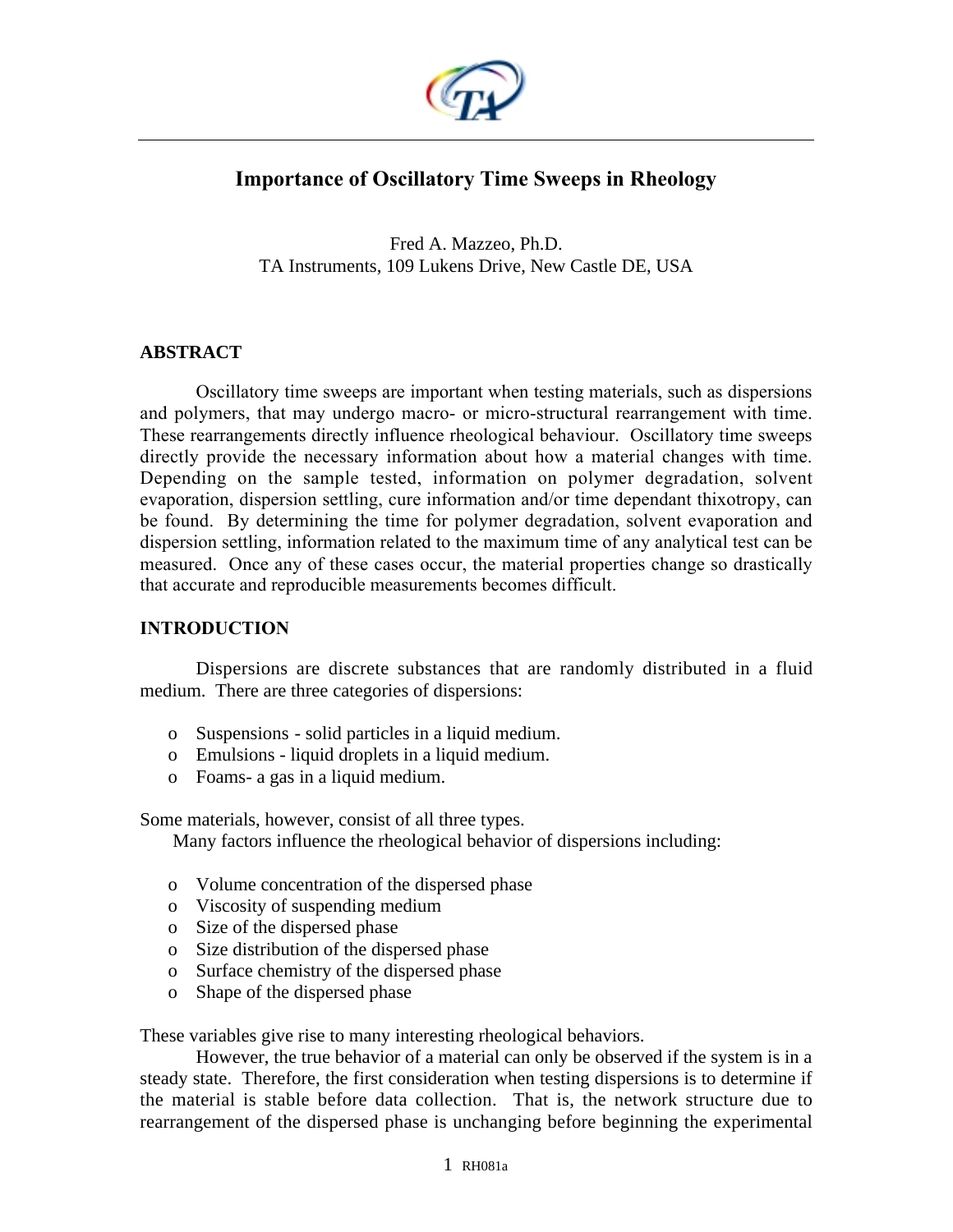procedure, assuming thermal equilibration of the material has been attained. This requires that the time dependant structural effects, due primarily to the microscopic interactions of the dispersed phase with the liquid medium and itself, to be tested.

A simple test to determine if a system has time dependent rheological properties is an oscillatory time sweep. This test monitors if and how the material properties change after it has been loaded, by monitoring certain viscoelastic parameters as time advances. By selecting the appropriate conditions for the parameters of the control variable (a value of either oscillatory stress or strain found within the linear viscoelastic region), the frequency and the temperature of interest, evaluation of the material's behavior with time can be monitored directly.

#### **EXPERIMENTAL**

The AR2000 Rheometer, using a Smart Swap<sup>TM</sup> Peltier plate temperature system with a 40 mm parallel plate, is used for all testing. The temperature was maintained at  $25 \text{ °C}$  for all tests. Solvent traps were used to ensure that no evaporation or drying takes place during each procedure. The oscillation procedure uses a conditioning step that applied a pre-shear controlling shear rate at 100 1/s for 30 seconds. The oscillatory time sweep applied a constant oscillation stress of 0.2 Pa at a frequency of 1 Hz. The oscillatory stress sweep varied the stress from 0.2 Pa until the material yielded at a constant frequency of 1 Hz.

#### **RESULTS AND DISCUSSION**

An automotive ink is used as an illustrative example. An example of an oscillatory time sweep on automotive ink is shown in Figure 1 in which elastic modulus (G') is displayed on a logarithmic scale on the Y-axis versus time on the X-axis. This figure shows in that after pre-shearing, the material's properties constantly increase until a steady value is obtained near 120 s. This is illustrated by the increase of the elastic modulus. This indicates that the material's structure has reached an equilibrium state. Once this time is determined, any subsequent tests on this material should be set up with the same pre-shear conditions, followed by the required equilibration time, in this example 150 seconds.

Figure 2 illustrates the case when the structure is allowed to rebuild to an equilibrium state. This figure consists of two oscillatory stress sweeps that further characterize the ink sample used in Figure 1. Each test, where the material is presheared, differs only by the amount of equilibration time allowed after the pre-shear ceased. One sweep is started directly after the pre-shear stopped, labeled 'time after preshear  $= 0$  seconds', and the other stress sweep allows the material to build a steady structure, labeled 'time after pre-shear  $= 150$  seconds'. The oscillatory stress sweep performed on the sample causing structure to form, shows a relatively steady linear viscoelastic region followed by a gradual breakdown of the structure. This steady linear viscoelastic region at low applied stresses indicates that little or no change in structure is occurring, as determined by the oscillatory time sweep.

The oscillatory stress sweep labeled 'time after pre-shear  $= 0$  seconds', which does not allow any time for the structure to form, clearly leads to erroneous information about the sample's rheological properties. This is compared to the oscillatory stress sweep that was delayed by the correct amount of time. After the pre-shear finished and the oscillatory stress sweep test is initiated, the material begins to form a structure, shown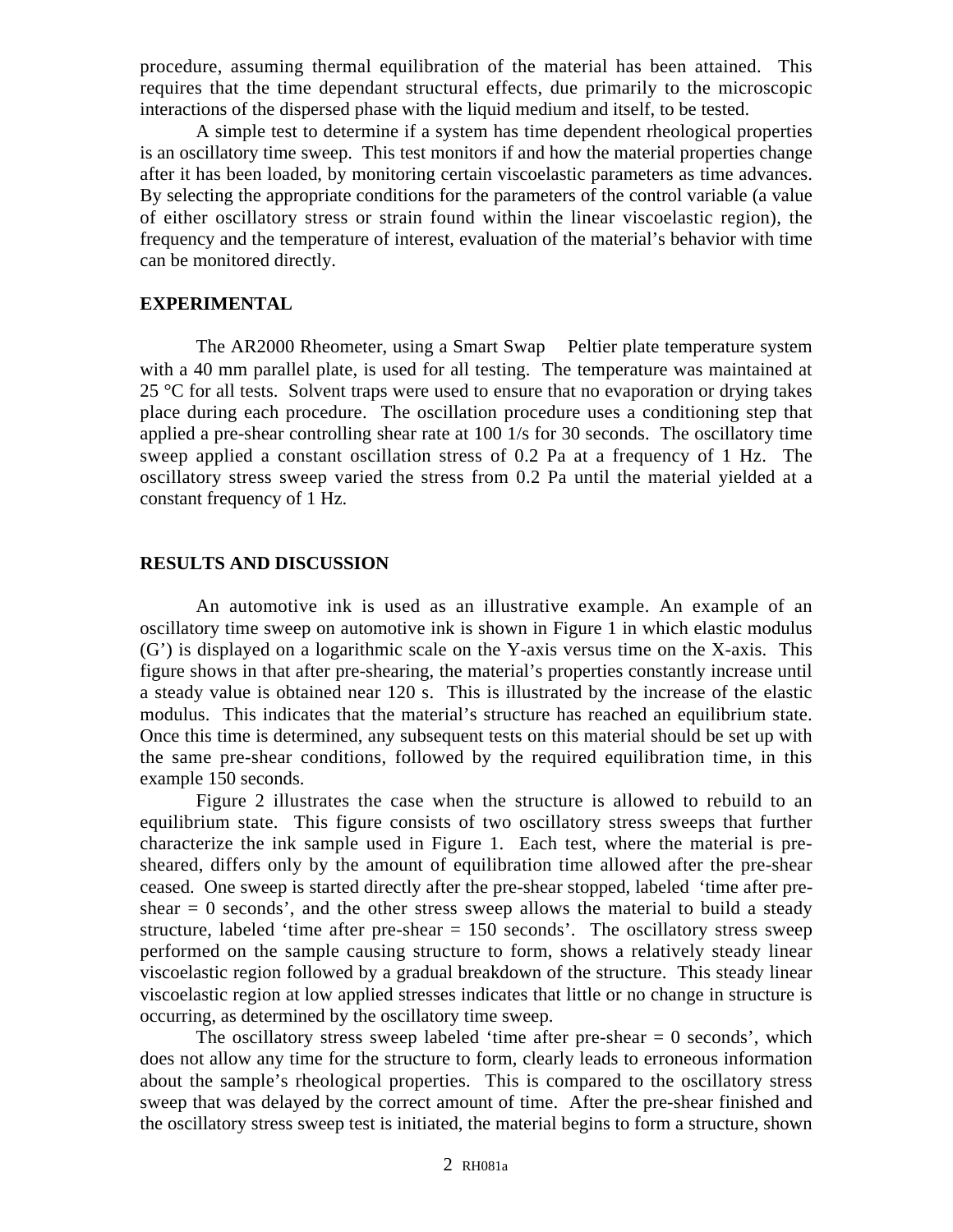by an increase in elastic modulus, regardless of the stress applied to the material. This indicates that the energy necessary to inhibit bond formation is larger than the oscillatory stress that is being applied. As the stress increases, the amount of applied stress gradually becomes equal to the amount of energy required to maintain or form any new structure. Eventually, the structure cannot resist the applied stress and it begins to yield. Therefore, by not allowing the structure to come to a steady state, the measured material properties were grossly underestimated, shown by the reduced elastic modulus and yield stress.



Figure 1 – Automotive Ink Showing Changing Modulus with Time